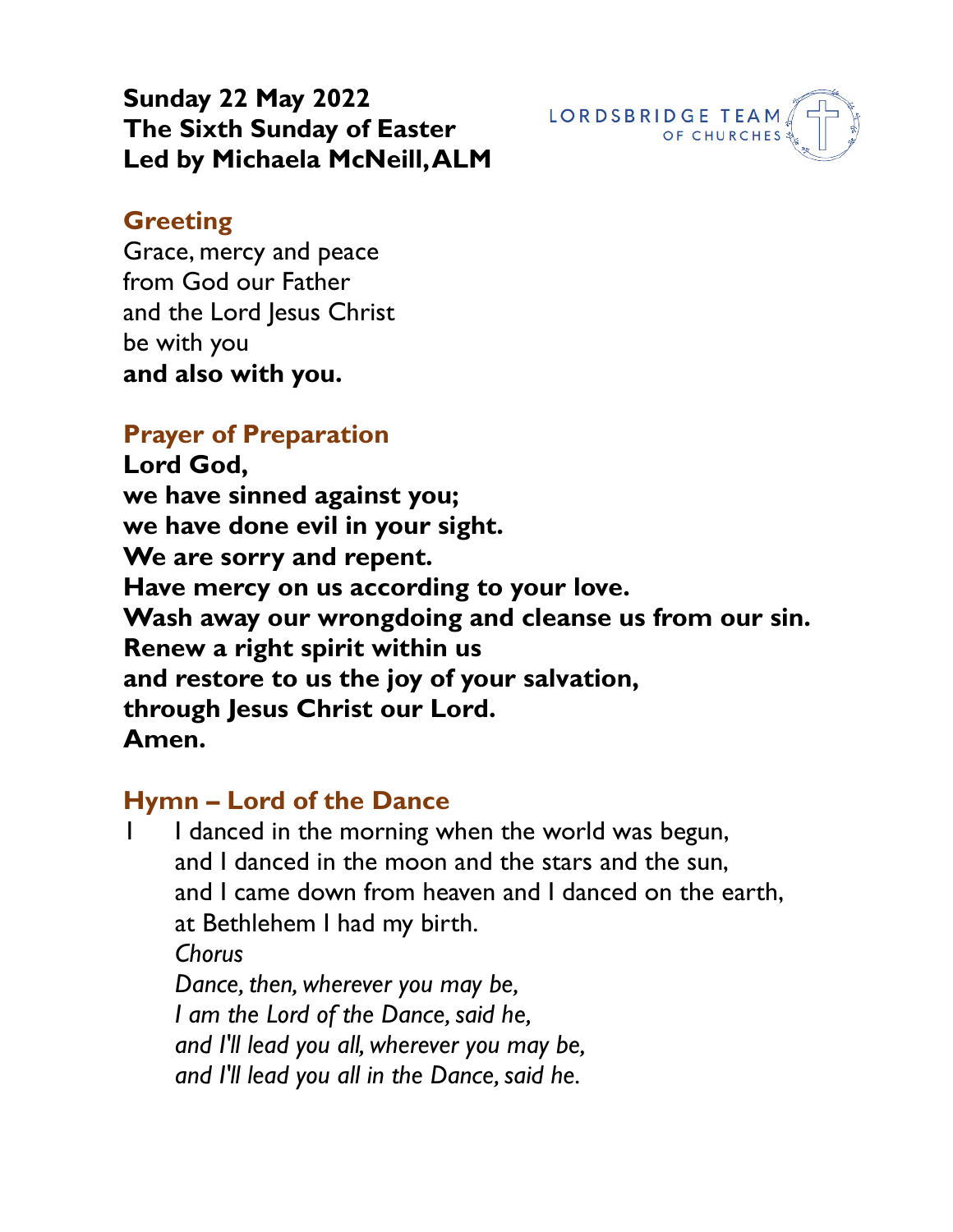- 2 I danced for the scribe and the pharisee, but they would not dance and they wouldn't follow me. I danced for the fishermen, for James and John they came with me and the Dance went on. *Chorus*
- 3 I danced on the Sabbath and I cured the lame; the holy people said it was a shame. They whipped and they stripped and they hung me on high, and they left me there on a Cross to die. *Chorus*
- 4 I danced on a Friday when the sky turned black It's hard to dance with the devil on your back. They buried my body and they thought I'd gone, but I am the Dance, and I still go on. *Chorus*
- 5 They cut me down and I leapt up high; I am the life that'll never, never die; I'll live in you if you'll live in me - I am the Lord of the Dance, said he. *Chorus Dance, then, wherever you may be, I am the Lord of the Dance, said he, and I'll lead you all, wherever you may be, and I'll lead you all in the Dance, said he.*  Sydney Carter (1915-2004) © 1963 Stainer & Bell Ltd (CCLI 78529, One Licence 01248)

**Venite – a Song of Triumph** 

**O come, let us sing to the Lord; let us heartily rejoice in the rock of our salvation. Let us come into his presence with thanksgiving and be glad in him with psalms. For the Lord is a great God**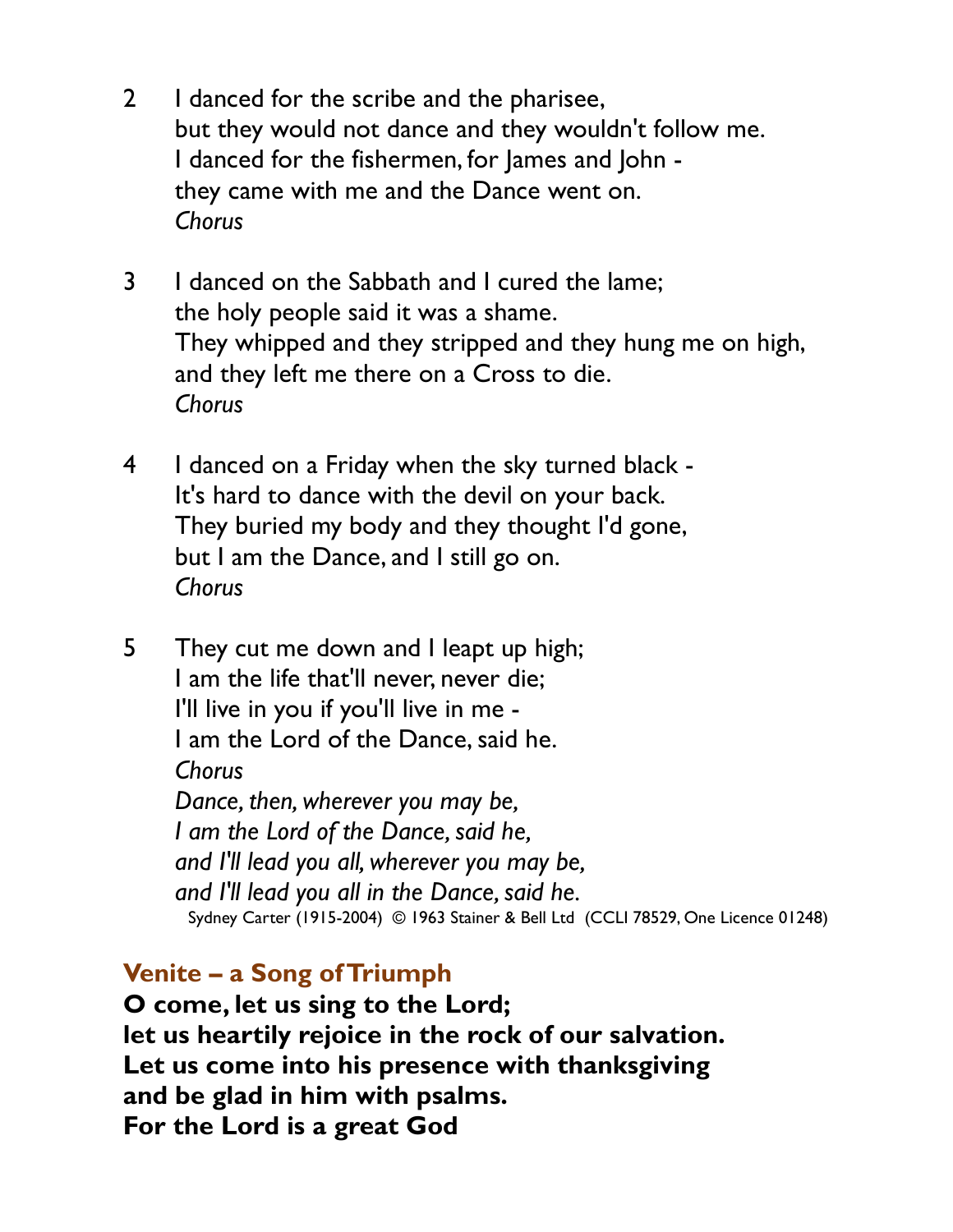**and a great king above all gods. In his hand are the depths of the earth and the heights of the mountains are his also. The sea is his, for he made it, and his hands have moulded the dry land. Come, let us worship and bow down and kneel before the Lord our Maker. For he is our God; we are the people of his pasture and the sheep of his hand. Glory to the Father and to the Son and to the Holy Spirit; as it was in the beginning is now and shall be for ever. Amen.** 

# **Readings by John Barker**

#### **Acts 9:9-15**

 $^9$  During the night Paul had a vision of a man of Macedonia standing and begging him, "Come over to Macedonia and help us."  $10$  After Paul had seen the vision, we got ready at once to leave for Macedonia, concluding that God had called us to preach the gospel to them.

<sup>11</sup> From Troas we put out to sea and sailed straight for Samothrace, and the next day we went on to Neapolis. <sup>12</sup> From there we travelled to Philippi, a Roman colony and the leading city of that district of Macedonia. And we stayed there several days.

 $13$  On the Sabbath we went outside the city gate to the river, where we expected to find a place of prayer. We sat down and began to speak to the women who had gathered there.<sup>14</sup> One of those listening was a woman from the city of Thyatira named Lydia, a dealer in purple cloth. She was a worshipper of God. The Lord opened her heart to respond to Paul's message. <sup>15</sup> When she and the members of her household were baptized, she invited us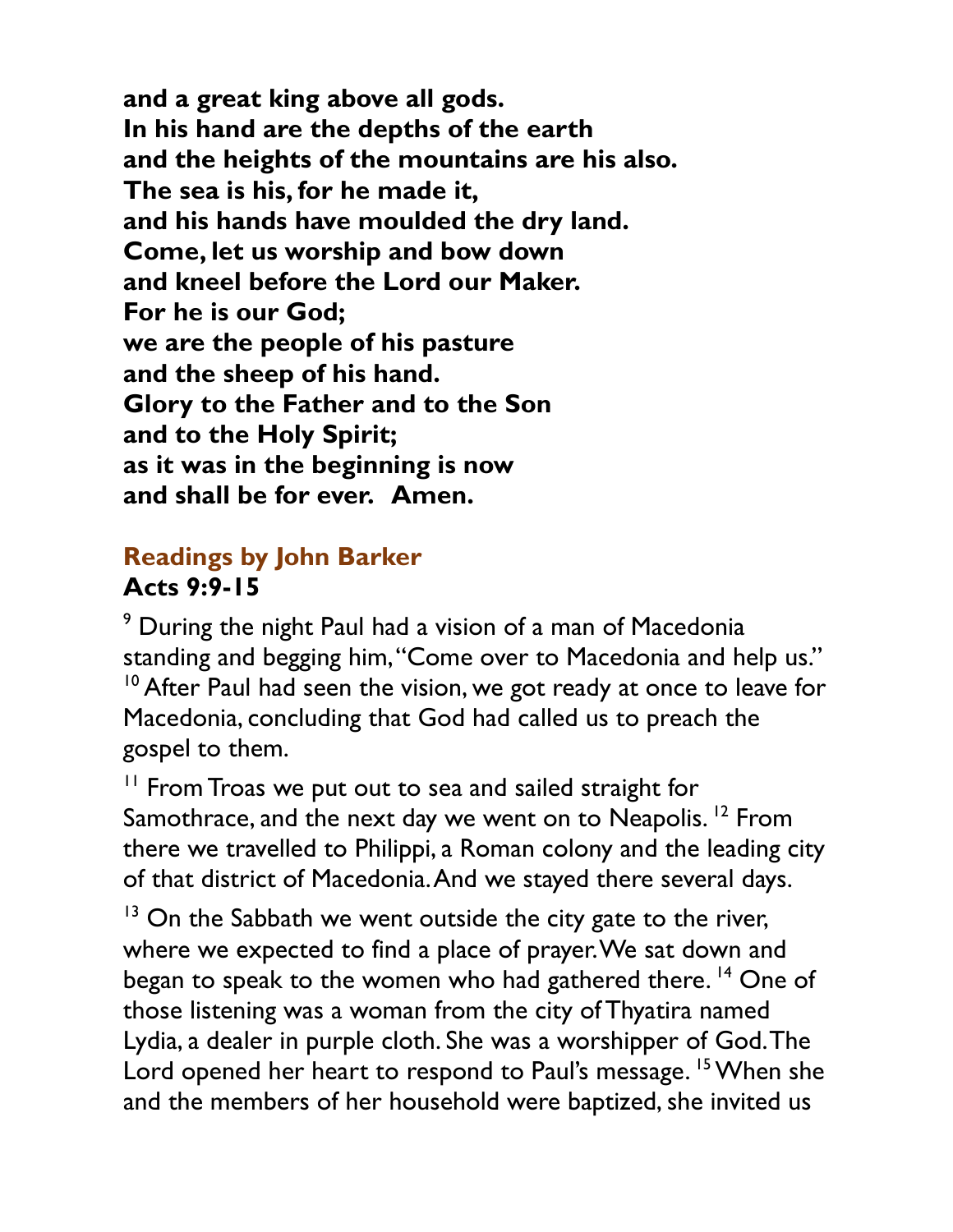to her home. "If you consider me a believer in the Lord," she said, "come and stay at my house." And she persuaded us.

# **John 5:5-9**

 $^5$  Sometime later, Jesus went up to Jerusalem for one of the Jewish festivals. Now there is in Jerusalem near the Sheep Gate a pool, which in Aramaic is called Bethesda and which is surrounded by five covered colonnades. Here a great number of disabled people used to lie—the blind, the lame, the paralysed. One who was there had been an invalid for thirty-eight years. <sup>6</sup> When Jesus saw him lying there and learned that he had been in this condition for a long time, he asked him, "Do you want to get well?"

 $7$  "Sir," the invalid replied, "I have no one to help me into the pool when the water is stirred. While I am trying to get in, someone else goes down ahead of me."

 $^8$ Then Jesus said to him, ''Get up! Pick up your mat and walk.''  $^9$  At once the man was cured; he picked up his mat and walked.

# **Reflection by Cathy Michell**

#### **Three Voices Voice 1 – The Man**

I suppose after 38 years – a very long time my dears – you could say that a man can get himself into a rut, stuck in the mud so to speak, like a soul in limbo – or is that purgatory I mean?? Not that Bethesda was such an awful place to be stuck in I admit. I rather liked those nice shady colonnades, the attractive arches and the pool of course, a refreshing sight in the midday heat. I got in the habit of being there as much as I could if someone would help to get me there with my mat! After so long; illness like mine; the useless legs and all that, you get accustomed. It's normality ain't it? And I've always said, make the best of your disability! If someone wants to help carry you somewhere nice, let 'em. If they throw some coins in your direction – thanks very much mate. And if there's a bit of room, then lie down and soak up the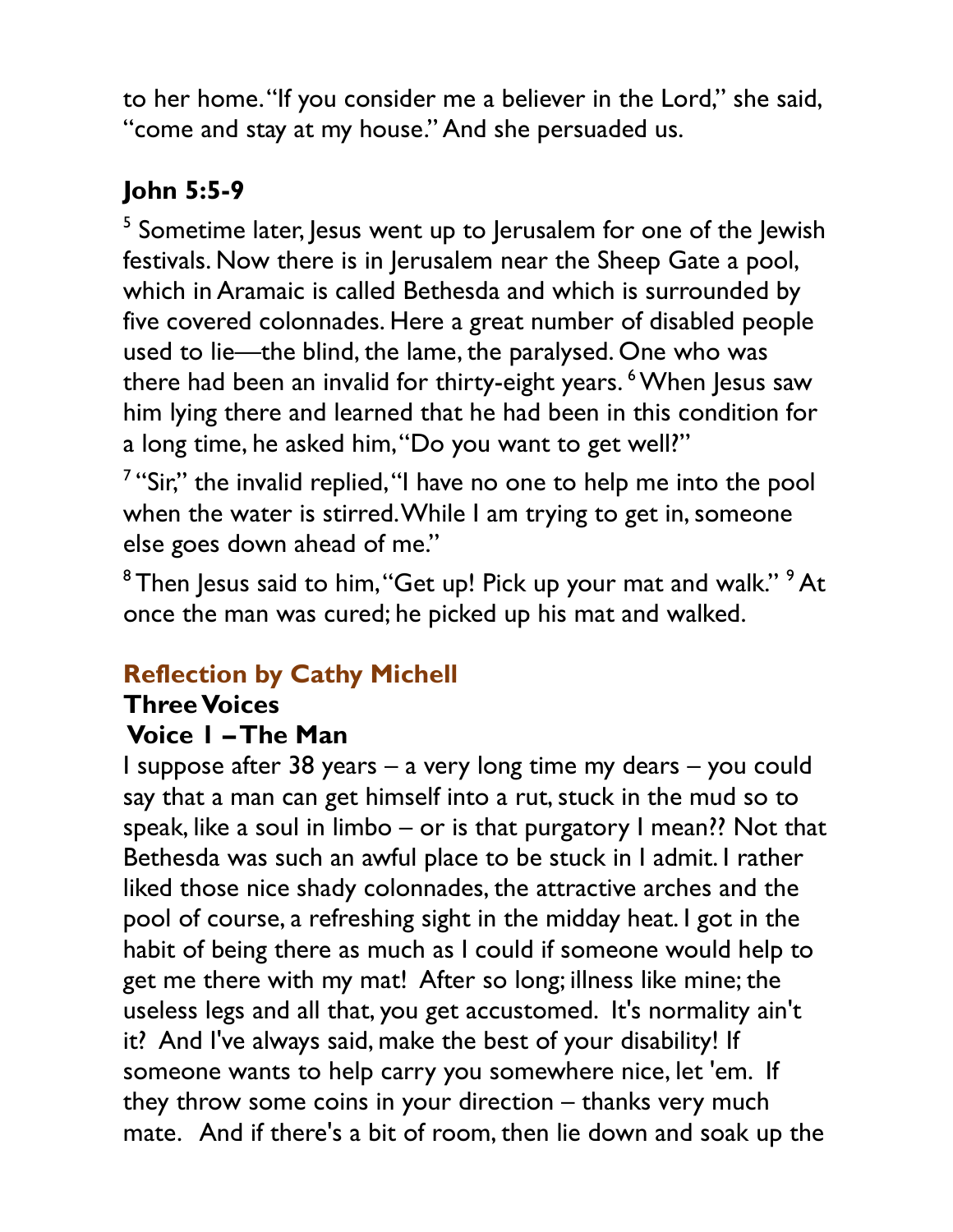atmosphere I say, get a bit of shut eye, but keep the other eye out for the main chance too – that pool is magic. They say that the angel of the Lord in person no less, makes it bubble up. Then you're supposed to rush down there and jump in fast – first one in gets healed – yipee! So that's fair in't it? That's a laugh - I'm really good at rushing, ha ha!! I gave up years ago, it's like the lotto, promises, promises but the odds are definitely stacked against you – like life!

Well......what was I saying. Ah.....so there I was reclining like the emperor 'imself, on me royal mat having a bit of that famous 'Sabbath rest', when this chap pushed his way through the prostrate bodies. And he stopped right by me and got down close to my ear. Then he says; 'do you want to get well?'. Laugh....I gave myself a pain in the belly! 'Look', I said to him, 'how I am supposed to manage? Can you see the kind fellow who might help me down to that there pool? Look around you, they're all as bad as me! So, no, I've only got near the bubbling water a few times mate, and I've always been shoved out of the way by some other poor so and so – s'cuse my language.

He just looked at me. Yeh - alright, I know I didn't give him a straight answer, but he obviously got the drift. He stood up and said, 'Get up! Pick up your mat and walk.' with not so much as a 'by your leave'! Well, that day I was feeling particularly frisky so, cos I believe devoutly in doing what I'm told, I jumped straight up like a young gazelle - even to my surprise, got me mat and vamooshed out of there. 'Thanks a lot mate' I did not say!

But he was a persistent pain in the neck I tell you. I'd no wish to set eyes on him again, but then I bumped straight into him as I took a smartish short cut through the temple on me way home. I was trying to avoid our revered leaders whose bovver boys kept asking me why I was carrying me mat on the sabbath. I just told them – 'orders is orders, some guy told me to, so I am'. But the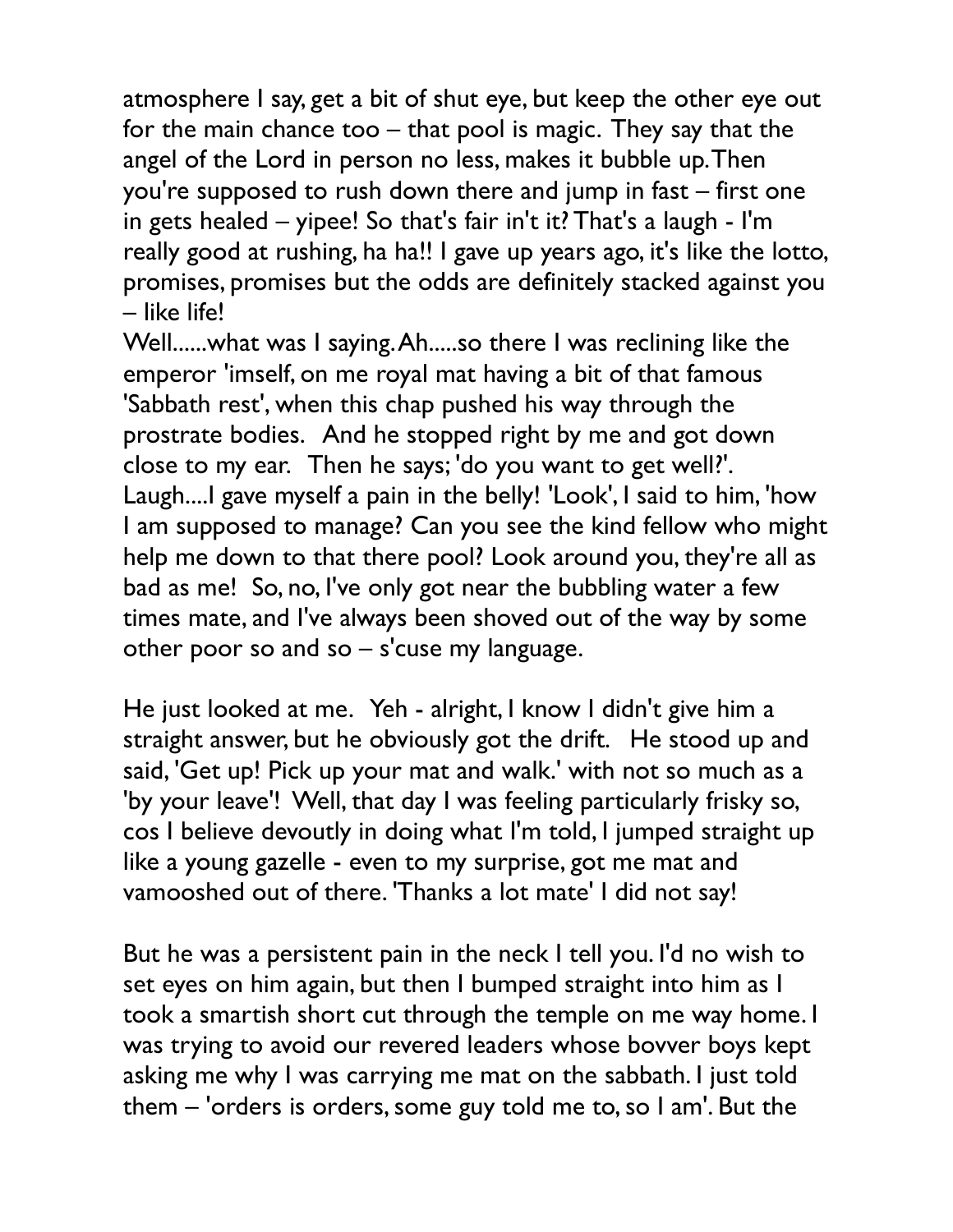sheer cheek of him! You know what he said when we 'bumped' into each other again?? He pointed out the obvious – 'See, you're well now' he said, but then he tried telling me that I shouldn't sin any more in case anything worse got to me than lying on that comfy mat at the pool! I resent that, it wasn't my fault the last 38 years and I'm not about to get all holier than thou for him. 'Well now' – what on earth was he banging on about?

# **Voice 2 - Jesus**

There is something in me, a sense of being drawn, of wanting something very deep beyond words. I often go somewhere really quiet and hidden away to think about this and to ask Abba about it in my prayers. Sometimes I go by the lake in Galilee where the gentle hills curve down to the waterside, green and beautiful. There's such a sense of God just there. Or I go up into the mountains, into the wilderness, or find a peaceful garden. To be alone, sheer silence without anyone around, solitude, space and quietness.

But here in Jerusalem it's another thing altogether. The place is always heaving, hot and claustrophobic, all these narrow lanes and alleys like a maze, the raucous markets and shops, people and animals all struggling together. And then that sense of threat, the soldiers everywhere, their weapons openly carried; pushing, shouting. I have to be here with the people, it is Abba's will for me.

But what was I saying?  $-$  Oh yes  $-$  that sense in me that draws me, calls me to the people who nobody else seems to even notice. The man by the pool of Bethesda was one of those – there have been many others. He was lying there with amongst all of the other people, crushed together there in mutual misery and rejection. He was thin and his limbs were twisted and useless. His face was that of a man used to failure and cruelty, resigned, bitter perhaps, crafty yes, a bit of a rogue, tough and....... angry?? I went to him through the crowds and crouched down there with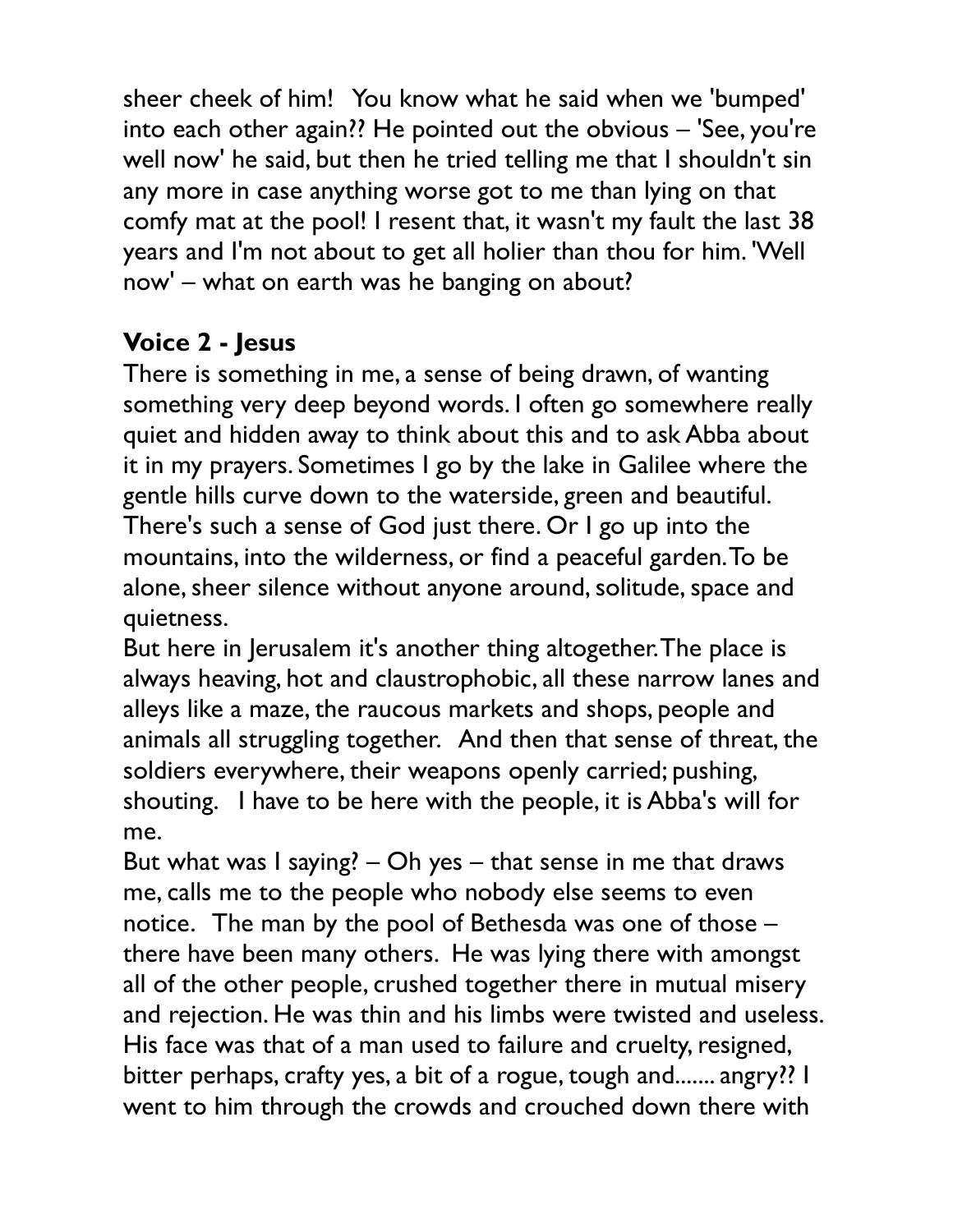him. I asked him if he wanted to get, to be well. I wonder now if he did? I thought then that he was going to say 'No'. I wouldn't have been surprised. We humans can get accustomed to the loss of ourselves as the weeks and years hurry past. He didn't give me a straight answer, a simple heartfelt 'yes'. But I understood him, he looked only to the pool, the angel, the chance of a miracle that was never going to happen for him. I just said, 'Get up, walk, and, oh, don't forget your mat.' And he did.

I went after him and urged him to a deeper healing. I told him that being well is more than walking; the end of paralysis like his is just the start. I told this man, the one who looked to a pool to cure him but failed to look at me that there is a new life to be lived, an abundant life of the heart. I know this because the life I give is already alive in me.

Father, I thank you for the gift you have given me. I pray now for the paralysed man. Forgive him his sins. May the walk he walks now be in the light. Amen

## **Voice 3 – John, The Evangelist and Gospel Writer**

I have many tales to tell of Jesus the Light, the Life, the Son of the Father! And you know, I always tell them for a reason, I'm not here to entertain people, however good my stories. My job is to call you to the Gospel, to convince you of the truth and make you into his disciples, who is the Way and the Truth. For in the beginning was the Word and the Word was with God and the Word was God. He was in the beginning with God. All things came in to being through him and without him not one thing came to life!

So I have crowded many other narratives around this one that I wrote about the man and the pool at Bethesda. I've included the other tale about water, when the woman at the well discovered that the stranger sitting there was the only true water she craved, springing up to eternal life. And the one about the little son of that royal official who Jesus cured, just like that. Then there's the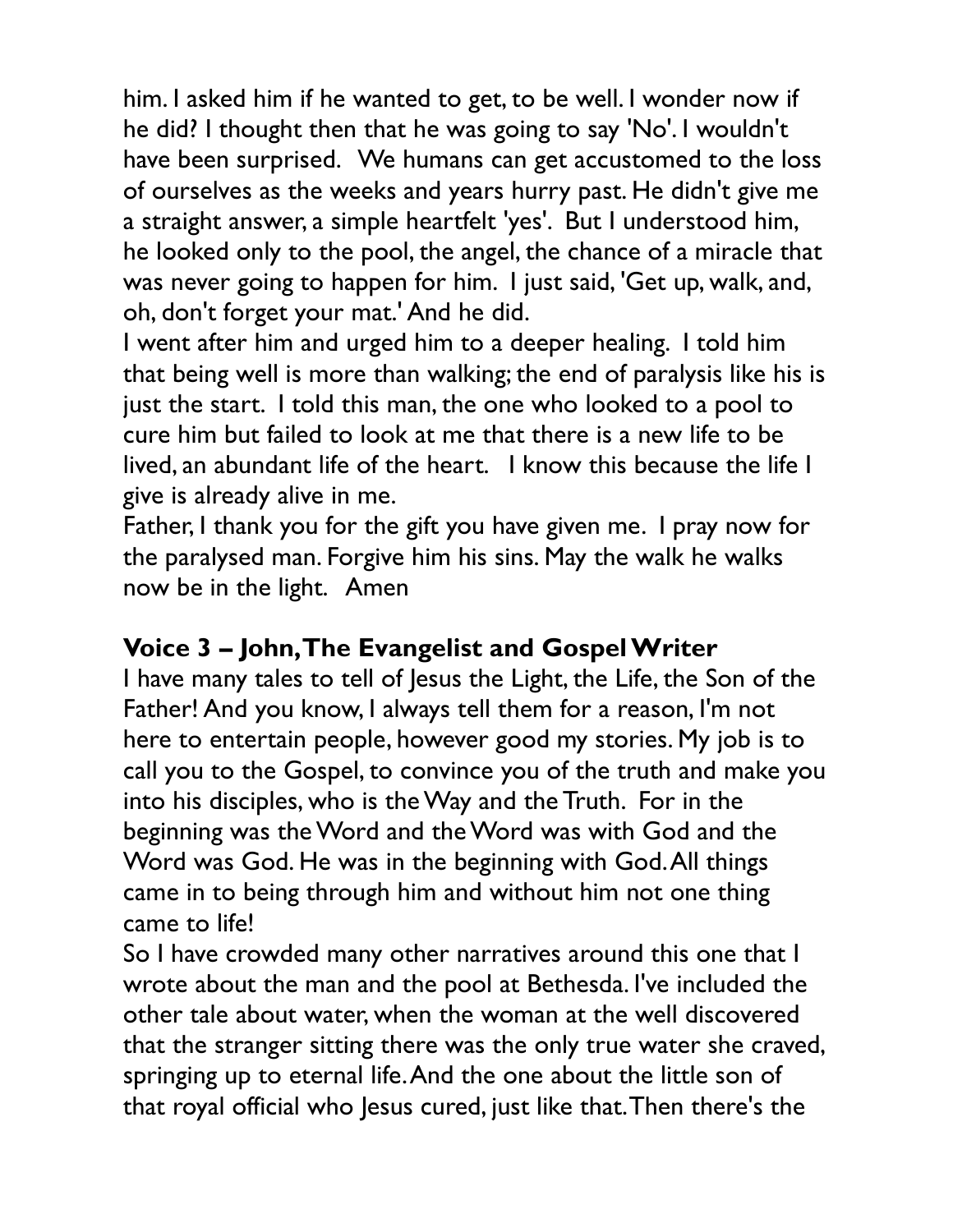feeding of 5,000 people in Galilee when all were satisfied, and Jesus walking on the waters and coming to his disciples in their fishing boat in the darkness..............so many rich stories of Jesus in all his Godly power.

But my account about this man – ah..............what do you make of it I wonder? You see it operates on different levels. Can you see all the things in this that I want you to know about Jesus? Here he is, a humble, self-effacing man who appears and disappears as he wills. He is free, not tied by convention or Sabbath laws for that matter. I present him to you as Lord of the Sabbath – and of everything else of course! And yet he is a human, shy of attention and of crowds, a man of prayer and serenity. But because of what I say in the first chapter of my gospel, we can grasp here also, Jesus who has absolute authority. He cures our man simply with a word of command. And this word acts immediately, like God breathing the world into being; he spoke and it was accomplished. But have you noted too, not just the authority here but also the love of God? Jesus could have turned away from all the miseries he saw – and sometimes he had to do this because he was but a man on this earth. But he was drawn to the most unlikely sufferers, right at the bottom of the pack, the foreigners who were so despised, those people with leprosy or who were blind, tax collectors and women. Compassion, mercy it was, the drive in him to bring healing to everyone, even those least likely to understand or value that free and precious gift.

That's why he said, 'indeed, just as the Father raises the dead and gives them life, so also the Son gives life to whomsoever he wishes'.

How extraordinary! Truly he brought life and was The Life – I mean isn't that what 'making well' really means?

And speaking about well-ness, the question Jesus asks you (and me!) is the same as he asked that man. Do we want to be made well? Ah, good question – what does it even mean? It's obvious that the Son and the Father want to do far more than heal our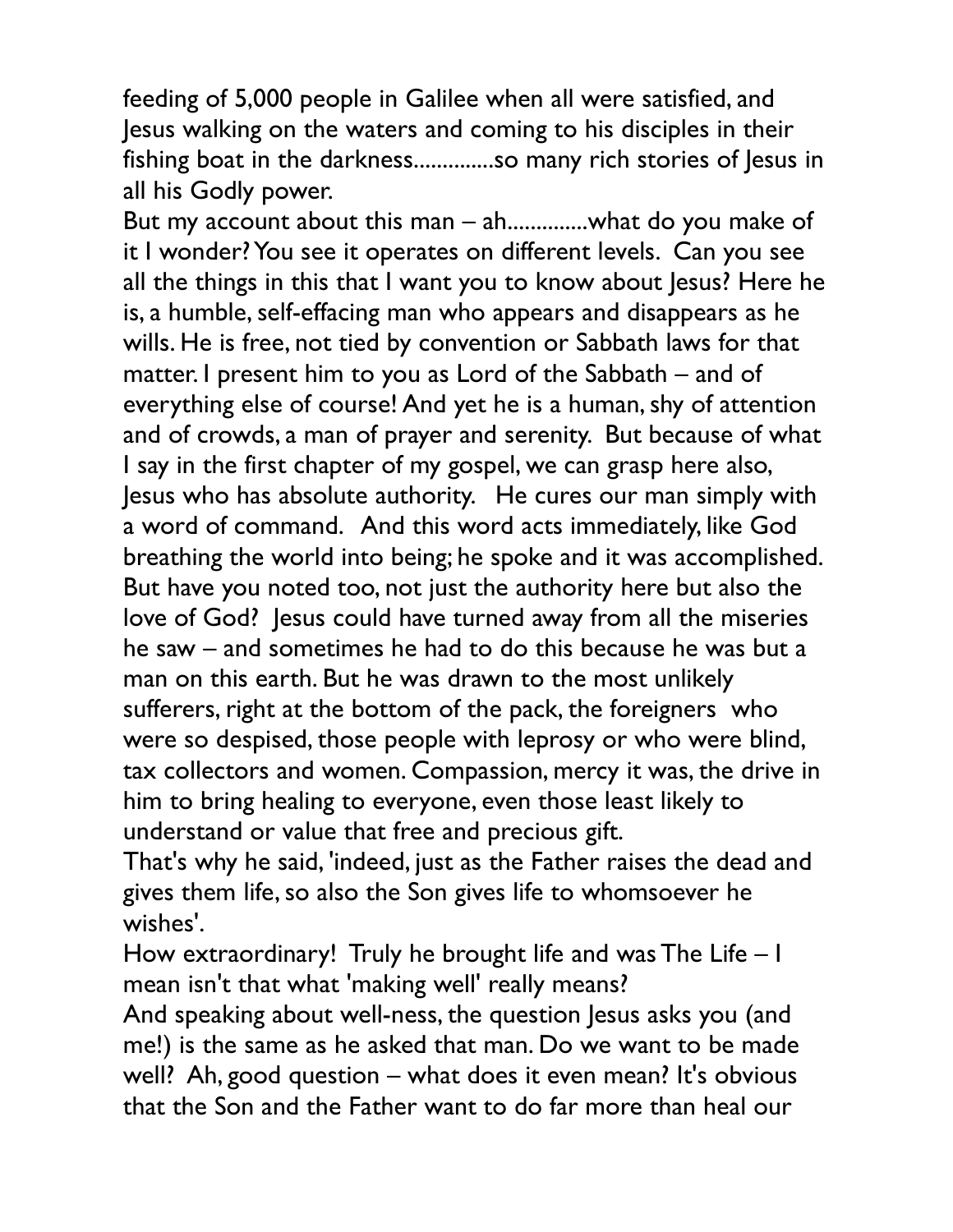physical bodies. When Jesus found the man again in the Temple (how symbolic), he addresses this other kind of 'being well'. 'See', he says, 'now you are healed, so don't sin again'. God looks at the whole of us, body and spirit both. What's inside us can be just as paralysed, sick, twisted and broken as that man's physical frame. So it was for him, as Jesus looked beyond his visible illness right into the shadowed and unresponsive soul within. Here was a man absorbed by his own troubles and distracted by the world around him - by the magic pool and its false hopes - when kneeling right by his side was the Saviour of the world, the love and mercy of God looking him, most tenderly, in the face.

There's a lesson I want to teach you today from all this. Don't be like this man who, though he was cured by the grace of God, turned away, walked away from the One who is the Source of all healing. Instead, be like those people we heard of in the Book of Acts, those women, just like my woman at the well. Yes, it was also on the Sabbath when they were gathered by the river listening to the message of Paul. And the woman Lydia, we're told, 'opened her heart' to God. She chose to believe, received baptism and made her home into a place of hospitality for the Christians there. In this she was made well, she trusted, gave herself and embraced the One who is Life.

I beg you - accept the gift, turn to Christ, say yes; yes to love, to life in all its fullness. Amen

## **Affirmation of Faith**

We believe in one God, the Father, the Almighty, **maker of heaven and earth, of all that is, seen and unseen.**

We believe in one Lord, Jesus Christ, the only Son of God,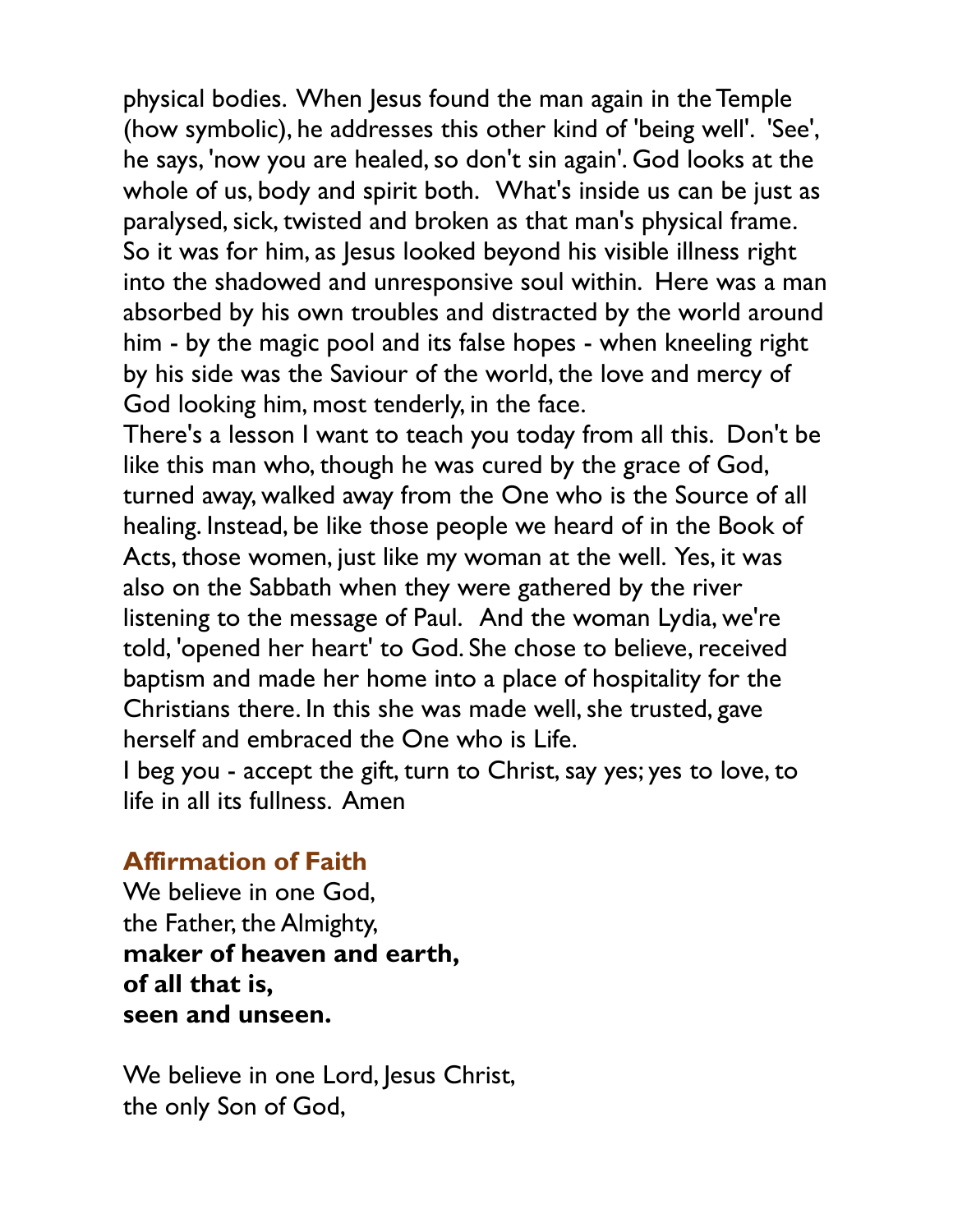eternally begotten of the Father, **God from God, Light from Light, true God from true God,**

begotten not made, of one Being with the Father. **Through him all things were made.**

For us and for our salvation he came down from heaven, was incarnate from the Holy Spirit and the Virgin Mary, and was made man.

**For our sake he was crucified under Pontinus Pilate; he suffered death and was buried.** 

On the third day he rose again in accordance with the Scriptures; **he ascended into heaven and is seated at the right hand of the Father. He will come again in glory to the judge the living and the dead, and his kingdom will have no end.**

We believe in the Holy Spirit, **the Lord, the giver of life,** 

who proceeds from the Father and the Son. **With the Father and the Son he is worshipped and glorified.** 

He has spoken through the prophets. **We believe in one holy, catholic and apostolic Church.**

We acknowledge one baptism for the forgiveness of sins. **We look for the resurrection of the dead,**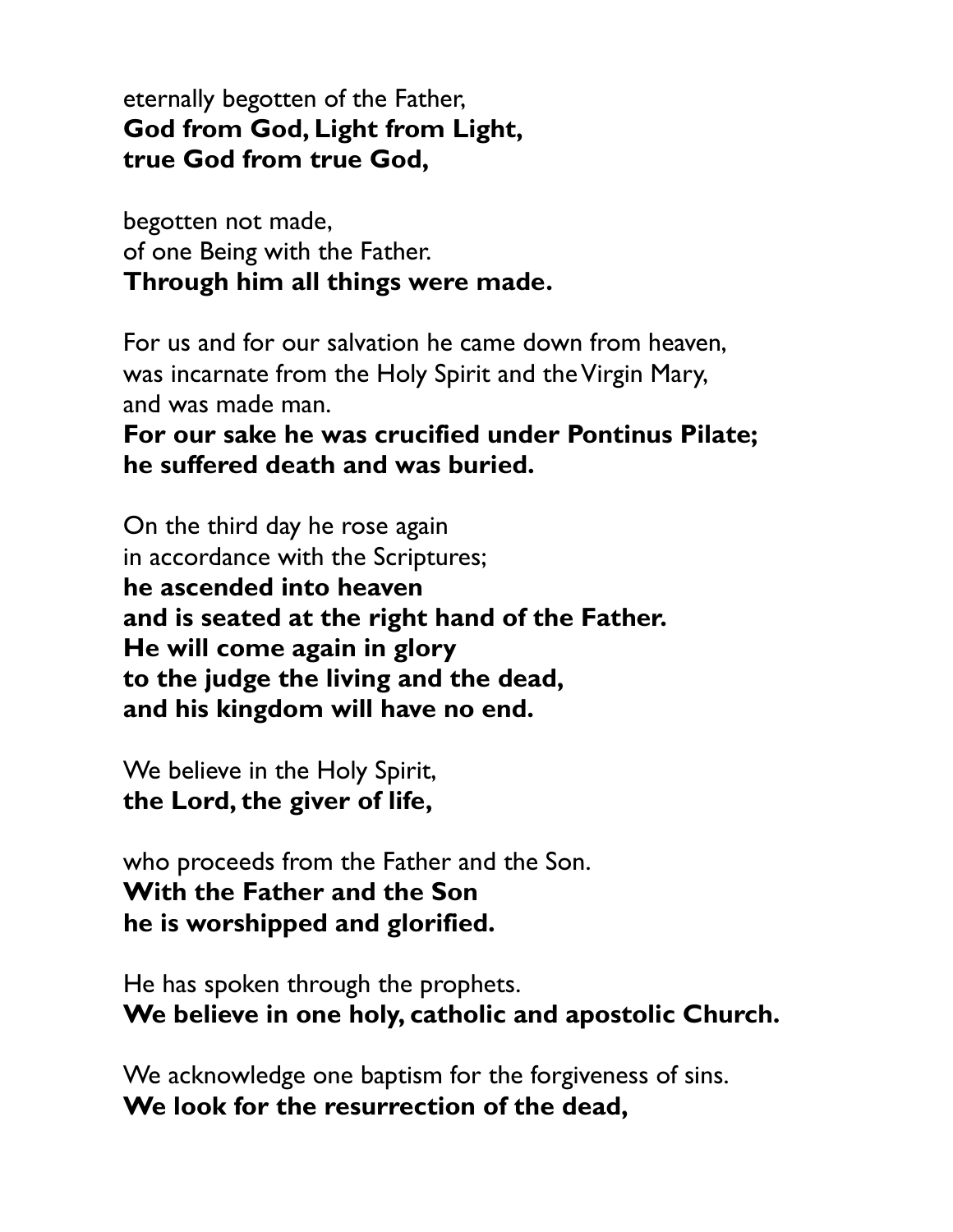## **and the life of the world to come. Amen.**

#### **Prayers of Intercession by Fiona Whelan**  Lord of all love, **open our hearts to hear your call**

Dear Lord, giver of life and teacher of the meaning of true unconditional love, we pray to you this morning that your peace, love and unity may flow through those places in the world currently dealing with war and unrest.

In particular, we pray for the people of Ukraine, that they may know peace soon and that they may have the courage and strength to rebuild their lives and habitats after the destruction of war. We ask for your strength to carry them through their grief and losses.

We pay for the people of Sweden and Finland as they make brave decisions about their future

We pray for the people of Russia as they navigate difficult days ahead.

We pray for the people of Syria and Afghanistan, and anyone else who is living in fear.

Lord of all love, **open our hearts to hear your call**

Dear Lord, we ask for your peace and stillness, for your strength and wisdom for those feeling burdened this morning.

May we have your eyes to see where we can help others. May we have your ears to hear those who need our help. May we share your wisdom to know when to step forward - and when to say nothing. May we have your compassion to know when to extend the hand of friendship and walk silently beside those who need companionship.

In silence we bring before you our struggles, and those of others for whom we now pray.

*Silence is kept*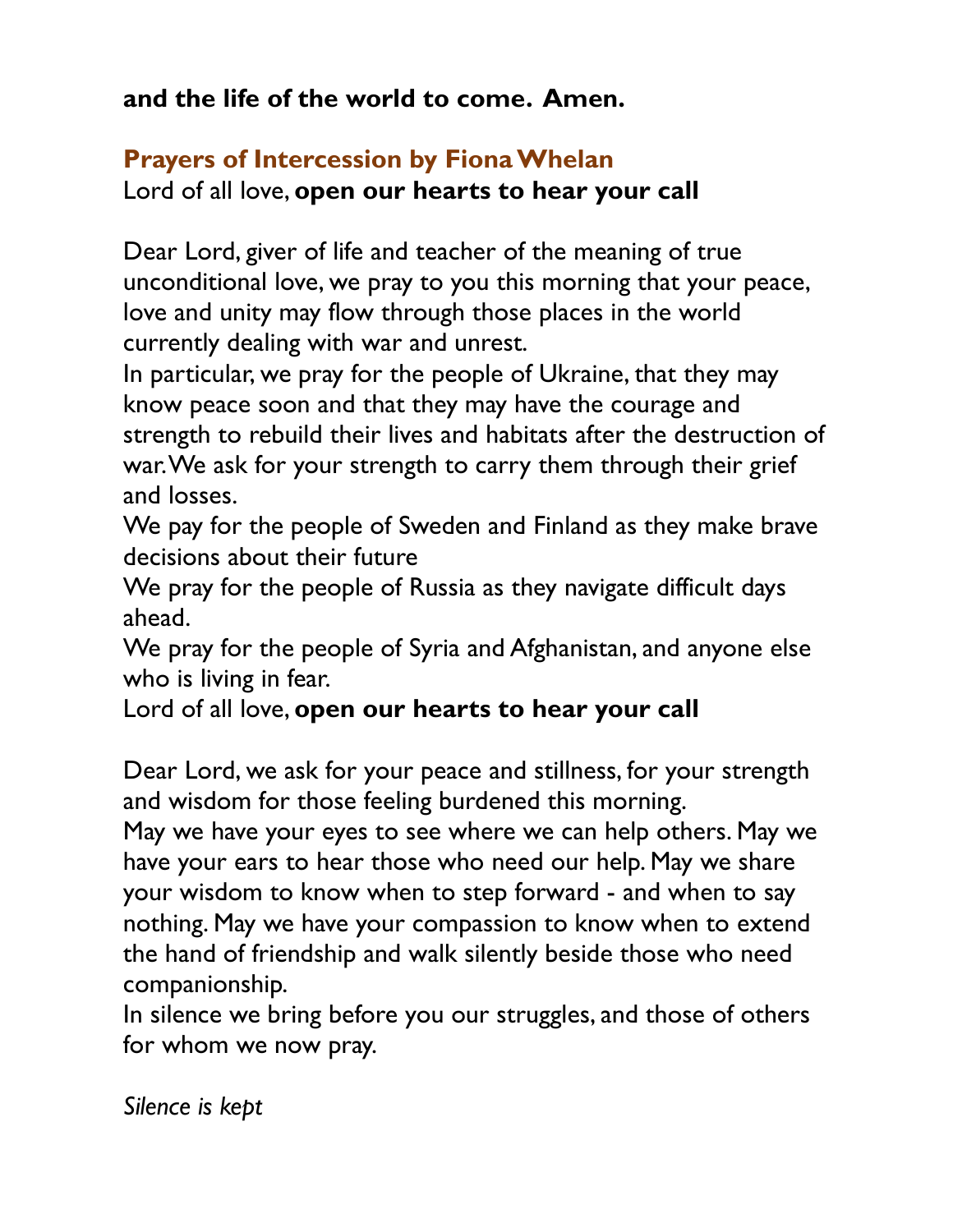### Lord of all love, **open our hearts to hear your call**

Dear Lord, as prices rise and people everywhere make difficult decisions on where to cut back, we ask that your compassion may manifest itself in the politicians and their advisors tasked with improving things. May they open their hearts to understand how truly difficult life is for many. May they have the humility to listen and understand the very real struggles faced on a daily basis. May we hear you as you guide us to a fair distribution of the bountiful resources you have provided for all of us. And may we learn to treasure rather than take for granted all that we do have. Lord of all love, **open our hearts to hear your call** 

Dear Lord, we pray for your wisdom, courage and strength for all those taking exams and tests at the moment, in particular those so heavily impacted by the challenges of the last 2 years. We pray for all those throughout the world who are currently excluded from education, especially the girls of Afghanistan and the children of Ukraine.

We pray for your strength for those who are fearful or anxious. We pray for those all those providing support. The parents, carers, teachers and teaching assistants.

Please guide those who have difficult decisions to make in the coming months over what they do next

Lord of all love, **open our hearts to hear your call**

Dear Lord, we bring before you all that we give thanks for from this week and all that we ask for you help with.

In silence now we open our hearts to you. All that we are holding tight inside we now share with you. May we, like the man in the Gospel, lay down our "mat of troubles" and walk with you.

*Silence is kept*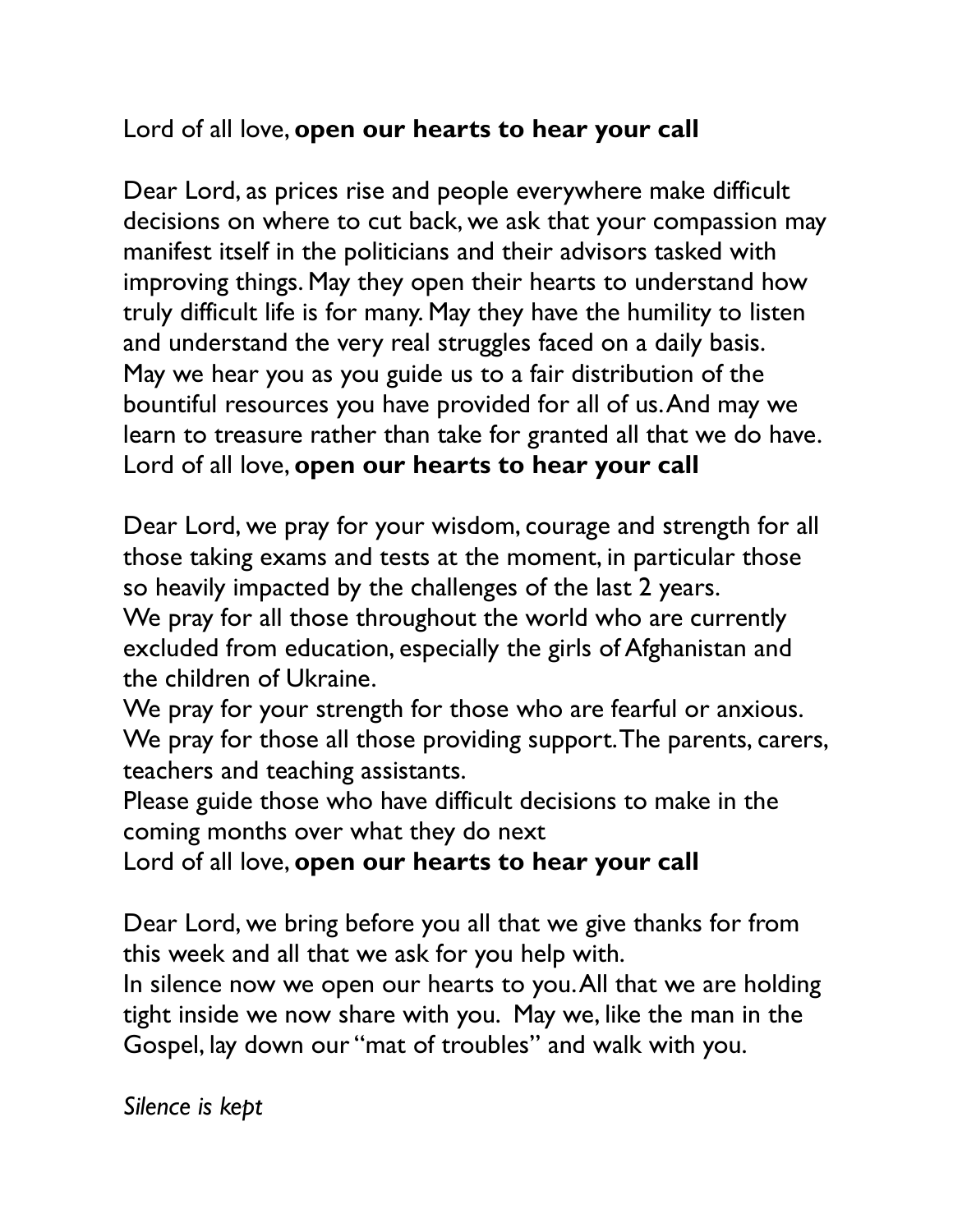Merciful Father, **accept these prayers for the sake of your Son, our Saviour Jesus Christ. Amen.**

#### **Collect for the Sixth Sunday of Easter**

God our Redeemer, you have delivered us from the power of darkness and brought us into the kingdom of your Son; grant, that as by his death he has recalled us to life, so by his continual presence in us he may raise us to eternal joy; through Jesus Christ your Son our Lord, who is alive and reigns with you, in the unity of the Holy Spirit, one God, now and for ever. Amen.

#### **The Lord's Prayer**

As our Saviour taught us, so we pray; **Our Father in heaven, hallowed be your name, your kingdom come, your will be done, on earth as in heaven. Give us today our daily bread. Forgive us our sins as we forgive those who sin against us. Lead us not into temptation but deliver us from evil. For the kingdom, the power, and the glory are yours now and for ever. Amen.**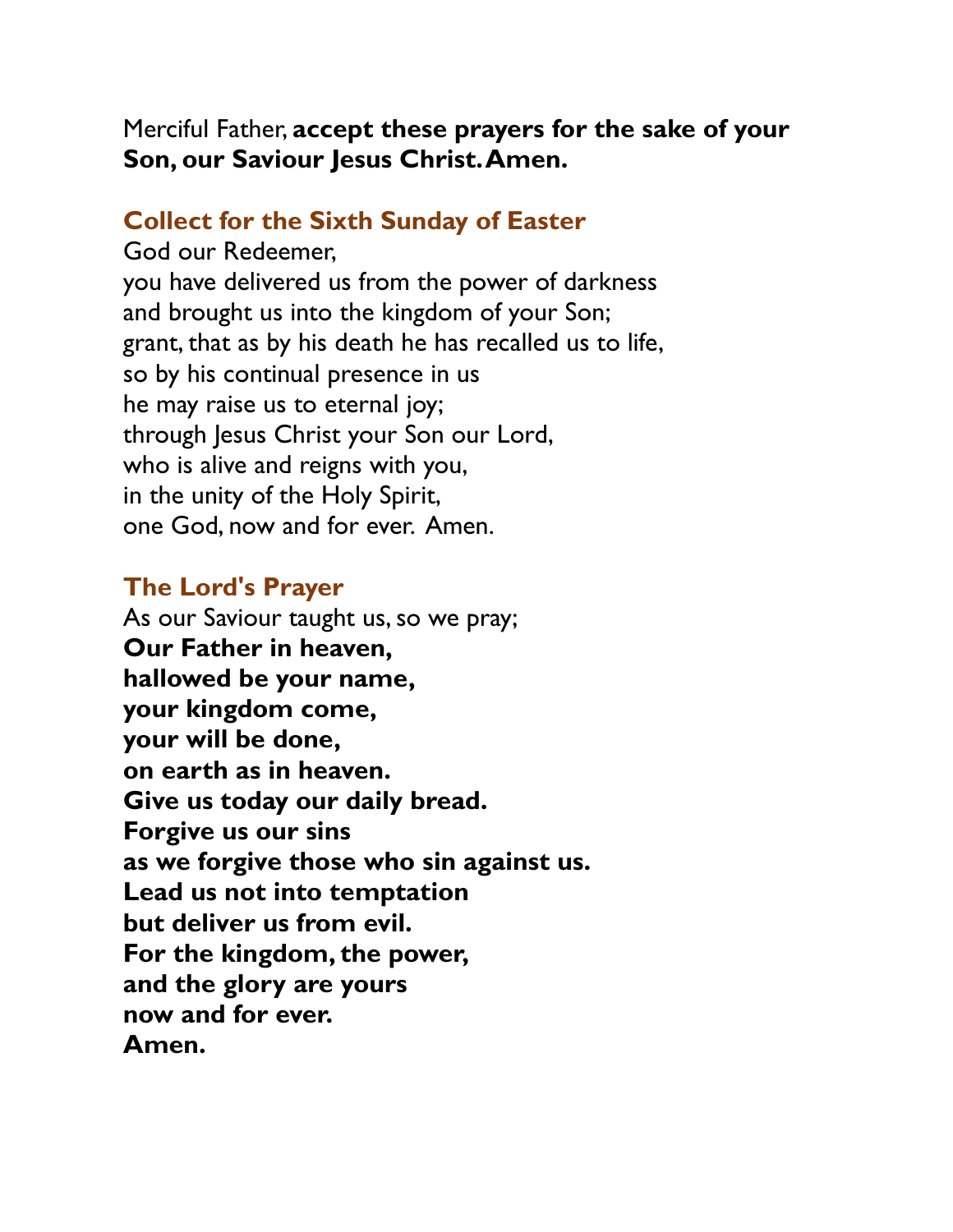#### **Hymn – The King of Love My Shepherd is**

- The King of love my shepherd is, whose goodness faileth never; I nothing lack if I am his and he is mine for ever.
- 2 Where streams of living water flow my ransomed soul he leadeth, and where the verdant pastures grow with food celestial feedeth.
- 3 Perverse and foolish oft I strayed, but yet in love he sought me, and on his shoulder gently laid, and home rejoicing brought me
- 4 In death's dark vale I fear no ill with thee, dear Lord, beside me; thy rod and staff my comfort still, thy cross before to guide me.
- 5 Thou spread'st a table in my sight; thy unction grace bestoweth; and O what transport of delight from thy pure chalice floweth!
- 6 And so through all the length of days thy goodness faileth never: good Shepherd, may I sing thy praise within thy house for ever. Henry Williams Baker (1821-1877)